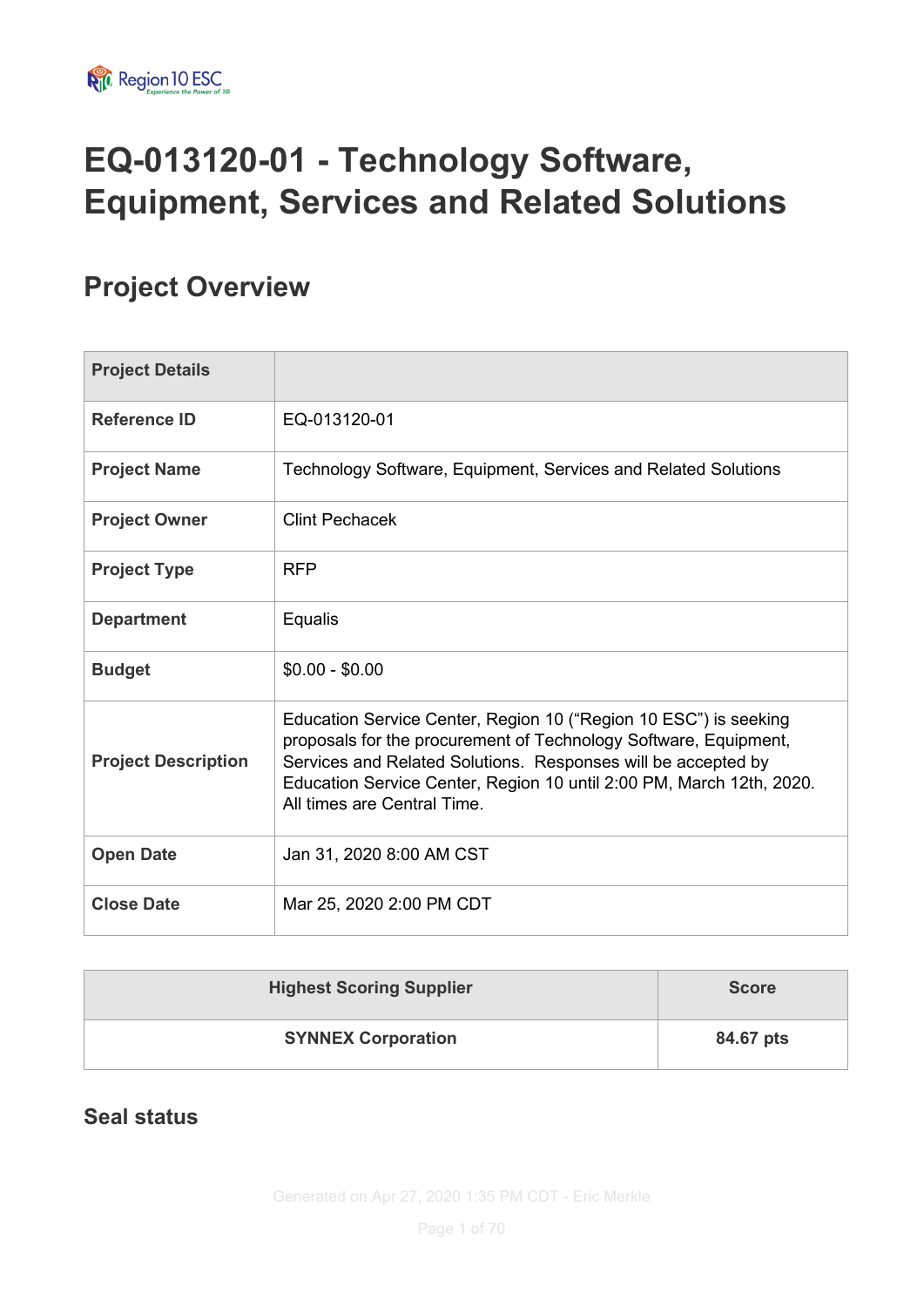

| <b>Requested Information</b> | Unsealed on              | <b>Unsealed by</b>    |
|------------------------------|--------------------------|-----------------------|
| Proposal                     | Mar 25, 2020 2:02 PM CDT | <b>Clint Pechacek</b> |
| Pricing                      | Mar 25, 2020 2:02 PM CDT | <b>Clint Pechacek</b> |
| <b>Attachment A Response</b> | Mar 25, 2020 2:02 PM CDT | <b>Clint Pechacek</b> |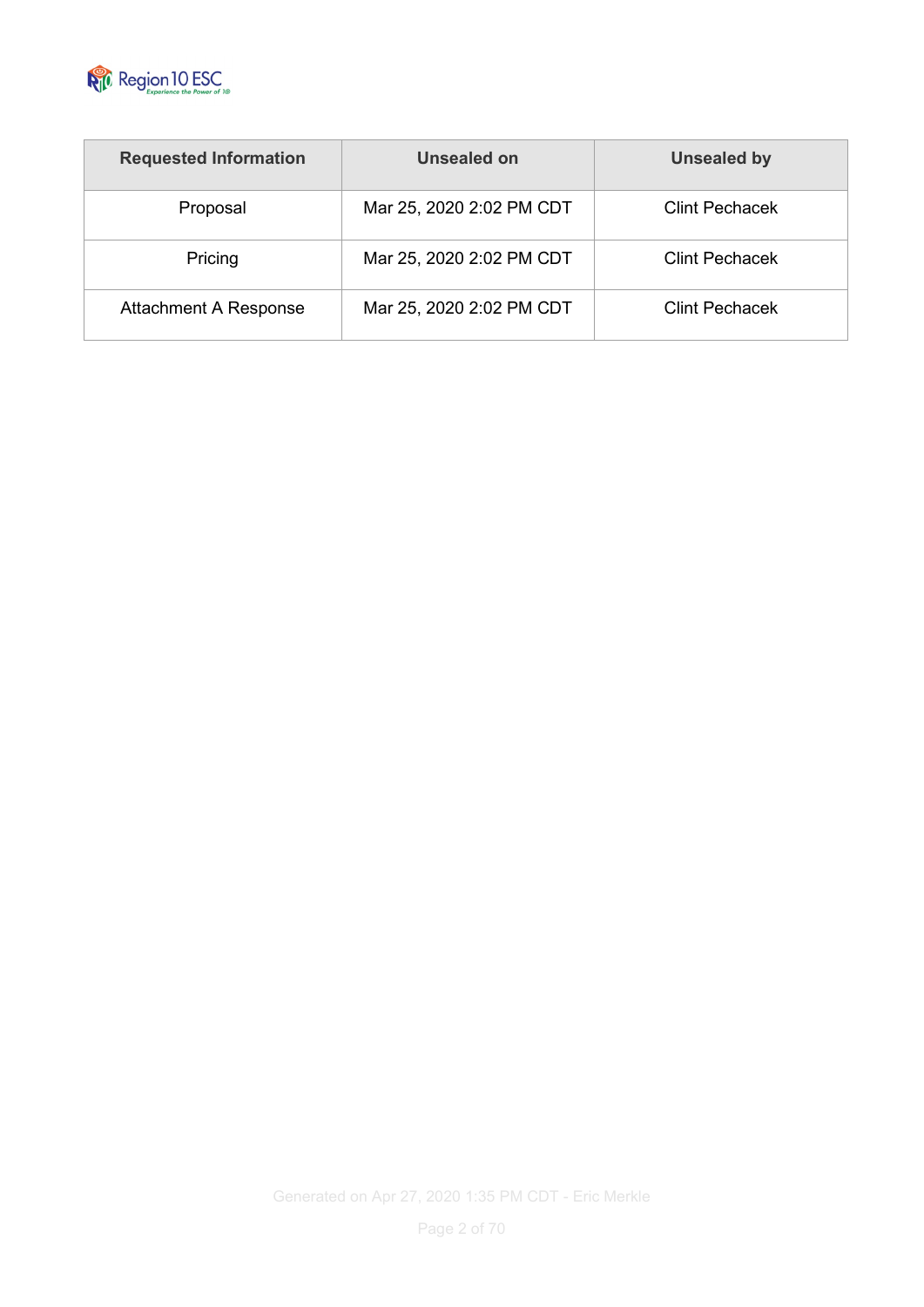

# **Submissions**

| <b>Supplier</b>                                        | <b>Date Submitted</b>               | <b>Name</b>                                  | Email                         | <b>Confirmation Code</b> |
|--------------------------------------------------------|-------------------------------------|----------------------------------------------|-------------------------------|--------------------------|
| <b>Troxell Communications,</b><br>Inc.                 | Mar 20, 2020 6:49 PM<br><b>CDT</b>  | Dave Johnson                                 | dave.johnson@trox.com         | $NzQ5MjI=$               |
| <b>SYNNEX Corporation</b>                              | Mar 25, 2020 1:53 PM<br><b>CDT</b>  | Jennifer McEachern<br>jennifermce@synnex.com |                               | NzUzODE=                 |
| <b>Connection Public Sector</b>                        | Mar 25, 2020 8:01 AM<br><b>CDT</b>  | Corey Petersen                               | corey.petersen@connection.com | NzUxNzY=                 |
| <b>Attainment Company, Inc.</b>                        | Mar 25, 2020 9:03 AM<br><b>CDT</b>  | <b>Bid Specialist</b>                        | bidspec@attainmentcompany.com | NzUyMDM=                 |
| <b>Can-Am Wireless LLC</b>                             | Mar 25, 2020 1:54 PM<br><b>CDT</b>  | Johan Rahardjo                               | jrahardjo@canamwireless.com   | NzUzODI=                 |
| <b>Sweetwater Music</b><br><b>Education Technology</b> | Mar 12, 2020 2:19 PM<br><b>CDT</b>  | <b>Vern Crews</b>                            | vern_crews@sweetwater.com     | NzQxMTI=                 |
| <b>ParentSquare</b>                                    | Mar 25, 2020 11:51 AM<br><b>CDT</b> | Anupama Vaid                                 | anupama.vaid@parentsquare.com | NzUyNDQ=                 |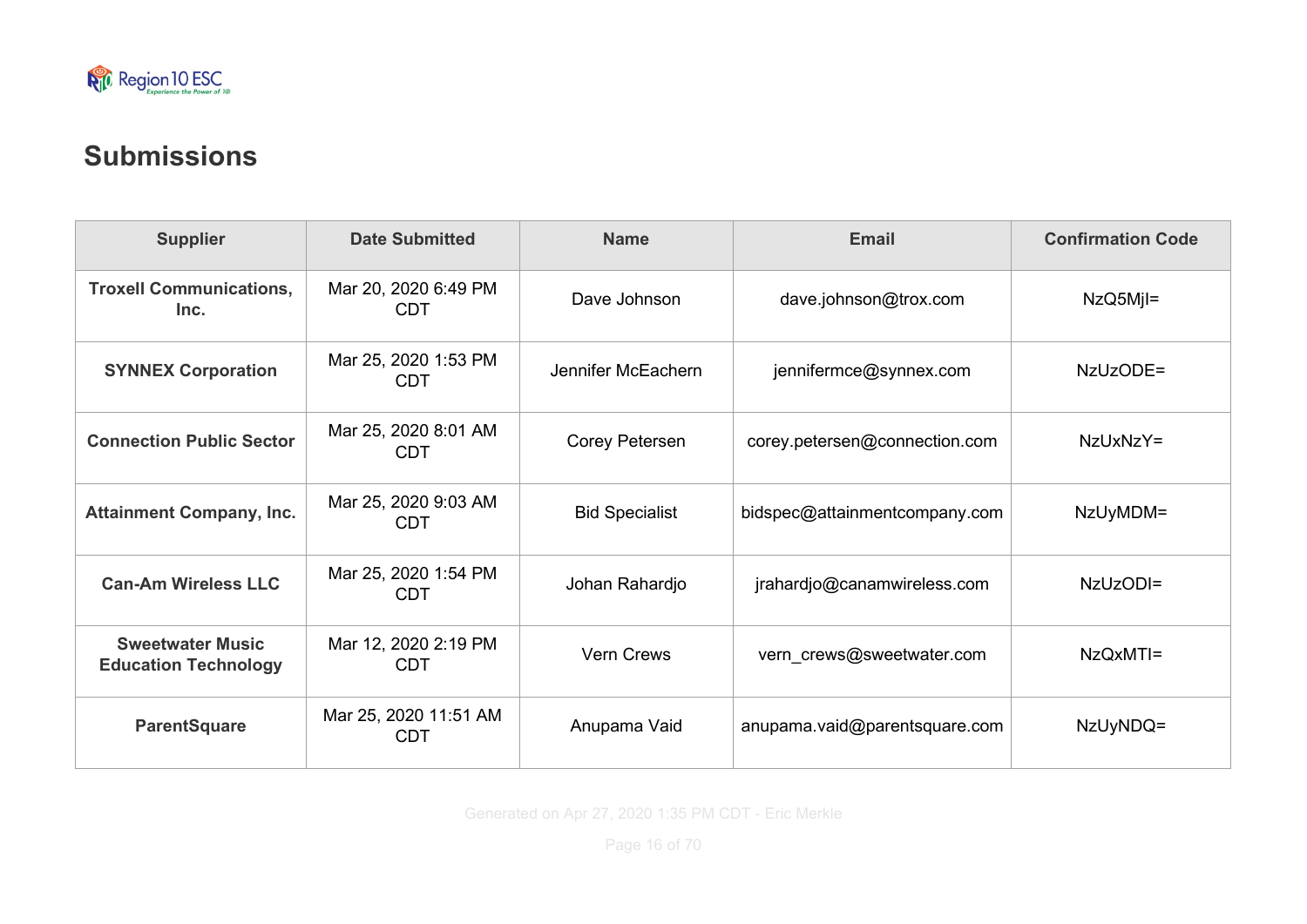

| <b>Sharp Electronics</b><br>Corporation     | Mar 24, 2020 4:29 PM<br><b>CDT</b>  | Maureen Tighe        | Tighem@sharpsec.com         | $NzUxNDk=$ |
|---------------------------------------------|-------------------------------------|----------------------|-----------------------------|------------|
| <b>Insight Public Sector, Inc.</b>          | Mar 25, 2020 11:34 AM<br><b>CDT</b> | Erica Falchetti      | Erica.Falchetti@Insight.com | NzUyMzY=   |
| Apple Inc.                                  | Mar 24, 2020 4:08 PM<br><b>CDT</b>  | <b>Bids Team</b>     | bids@apple.com              | NzUxNDc=   |
| <b>GTS Technology</b><br><b>Solutions</b>   | Mar 25, 2020 9:46 AM<br><b>CDT</b>  | <b>Justin Easton</b> | justin.easton@gts-ts.com    | NzUyMjl=   |
| <b>Southern Computer</b><br>Warehouse, Inc. | Mar 25, 2020 12:49 PM<br><b>CDT</b> | Julia Stewart        | scwbids@scw.com             | NzUyNTc=   |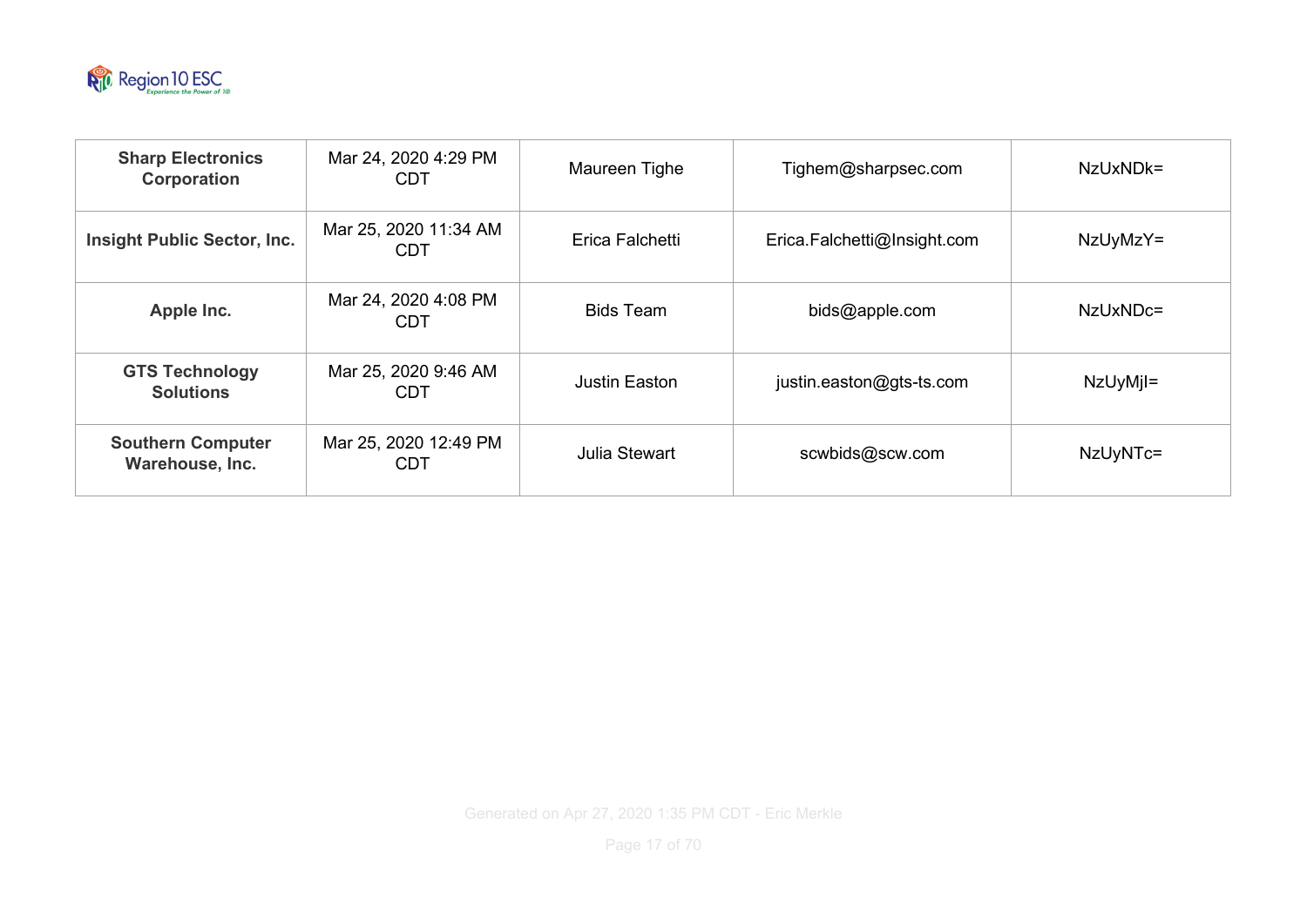

# **Scoring Summary**

#### **Active Submissions**

|                                         | <b>Total</b> | <b>Products and Pricing</b> | <b>Performance</b><br><b>Capability</b> | <b>Qualifications and</b><br><b>Experience</b> | <b>Value Add</b> |
|-----------------------------------------|--------------|-----------------------------|-----------------------------------------|------------------------------------------------|------------------|
| <b>Supplier</b>                         | / 100 pts    | / 40 pts                    | $/30$ pts                               | / 20 pts                                       | / 10 pts         |
| <b>SYNNEX Corporation</b>               | 84.67 pts    | 31.67 pts                   | 27 pts                                  | 17.67 pts                                      | 8.333 pts        |
| <b>Sharp Electronics</b><br>Corporation | 82 pts       | 34 pts                      | 23 pts                                  | 17 pts                                         | 8 pts            |
| <b>Connection Public</b><br>Sector      | 78.67 pts    | 28 pts                      | 25 pts                                  | 18 pts                                         | 7.667 pts        |
| Insight Public Sector,<br>Inc.          | 78 pts       | 30.67 pts                   | 24.67 pts                               | 15.33 pts                                      | 7.333 pts        |
| <b>GTS Technology</b><br>Solutions      | 75 pts       | 31.33 pts                   | 21 pts                                  | 17 pts                                         | 5.667 pts        |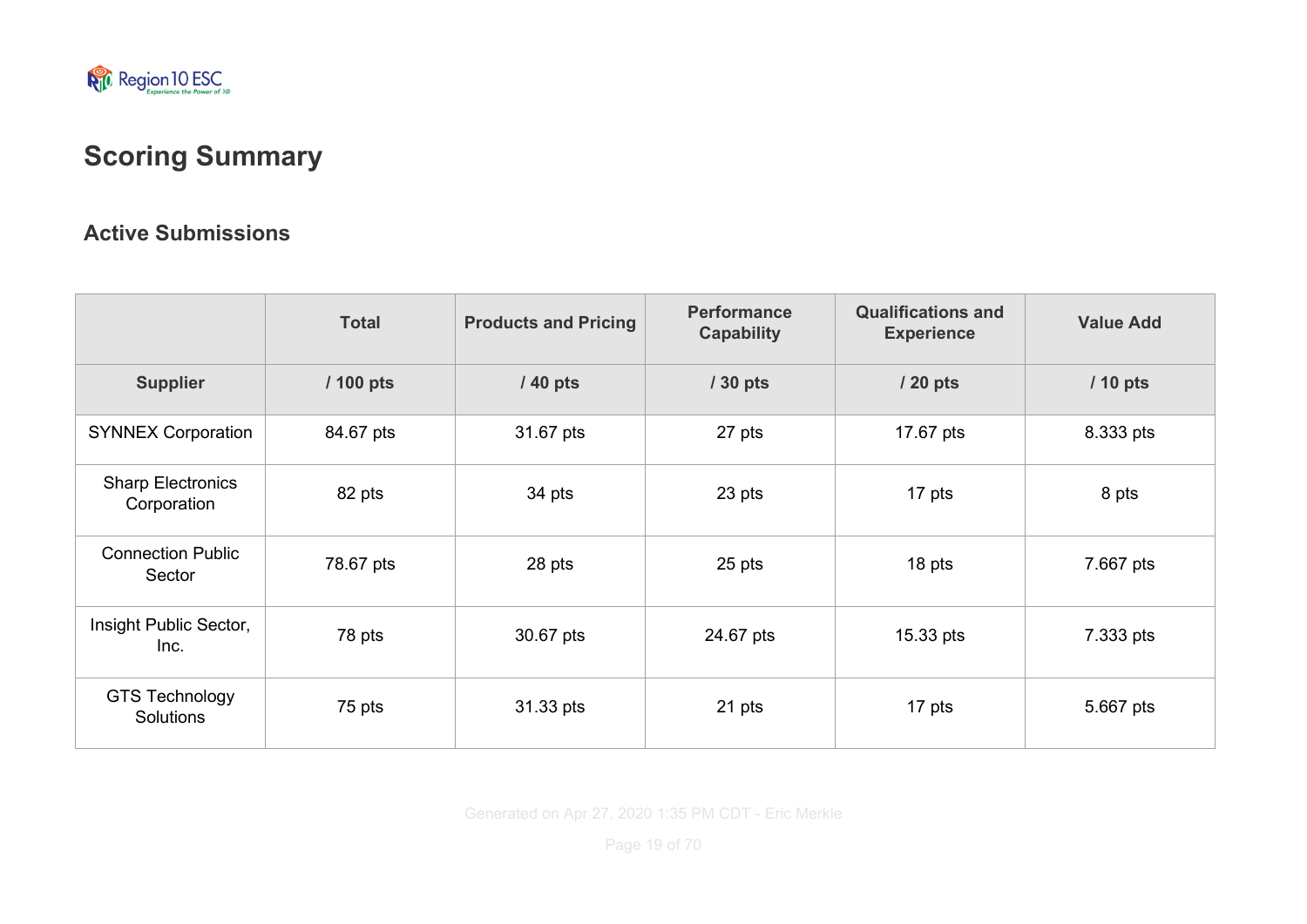

|                                                        | <b>Total</b> | <b>Products and Pricing</b> | <b>Performance</b><br><b>Capability</b> | <b>Qualifications and</b><br><b>Experience</b> | <b>Value Add</b> |
|--------------------------------------------------------|--------------|-----------------------------|-----------------------------------------|------------------------------------------------|------------------|
| <b>Supplier</b>                                        | / 100 pts    | / 40 pts                    | / 30 pts                                | / 20 pts                                       | / 10 pts         |
| Troxell<br>Communications, Inc.                        | 70 pts       | 28.67 pts                   | 20.33 pts                               | 15.33 pts                                      | 5.667 pts        |
| Can-Am Wireless LLC                                    | 61 pts       | 30.67 pts                   | 15.67 pts                               | 10.67 pts                                      | 4 pts            |
| ParentSquare                                           | 61 pts       | 24.67 pts                   | 17.33 pts                               | 14.33 pts                                      | 4.667 pts        |
| Attainment Company,<br>Inc.                            | 51.67 pts    | 18 pts                      | 15.67 pts                               | 12.33 pts                                      | 5.667 pts        |
| Southern Computer<br>Warehouse, Inc.                   | 49.67 pts    | 14 pts                      | 18.33 pts                               | 13.67 pts                                      | 3.667 pts        |
| Apple Inc.                                             | 0 pts        | 0 pts                       | 0 pts                                   | 0 pts                                          | 0 pts            |
| <b>Sweetwater Music</b><br><b>Education Technology</b> | 0 pts        | 0 pts                       | 0 pts                                   | 0 pts                                          | 0 pts            |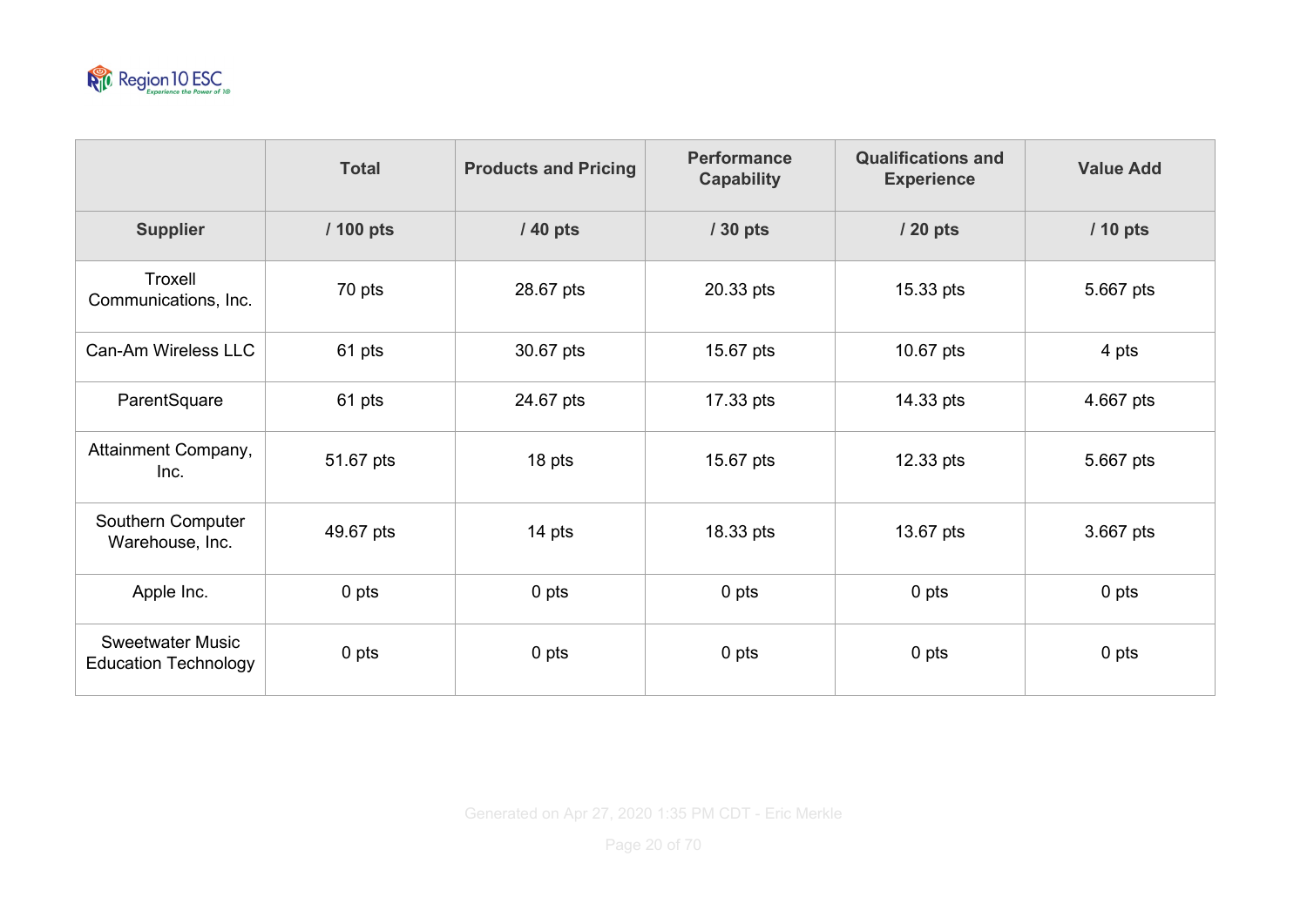

# **Proposal Scores**

# **Troxell Communications, Inc. - Scoring Summary**

#### **Evaluation Group 1 - Main Evaluation**

|                       | <b>Total</b> | <b>Products and Pricing</b> | <b>Performance</b><br><b>Capability</b> | <b>Qualifications and</b><br><b>Experience</b> | <b>Value Add</b> |
|-----------------------|--------------|-----------------------------|-----------------------------------------|------------------------------------------------|------------------|
| <b>Reviewer</b>       | / 100 pts    | / 40 pts                    | / 30 pts                                | / 20 pts                                       | / 10 pts         |
| <b>Clint Pechacek</b> | 71 pts       | 35 pts                      | 18 pts                                  | 14 pts                                         | 4 pts            |
| Doni Cash             | 60 pts       | 20 pts                      | 20 pts                                  | $15$ pts                                       | 5 pts            |
| Jim Newhouse          | 79 pts       | 31 pts                      | 23 pts                                  | 17 pts                                         | 8 pts            |
|                       | Average:     | 28.67 pts                   | 20.33 pts                               | 15.33 pts                                      | 5.667 pts        |
|                       |              |                             |                                         |                                                | ◡                |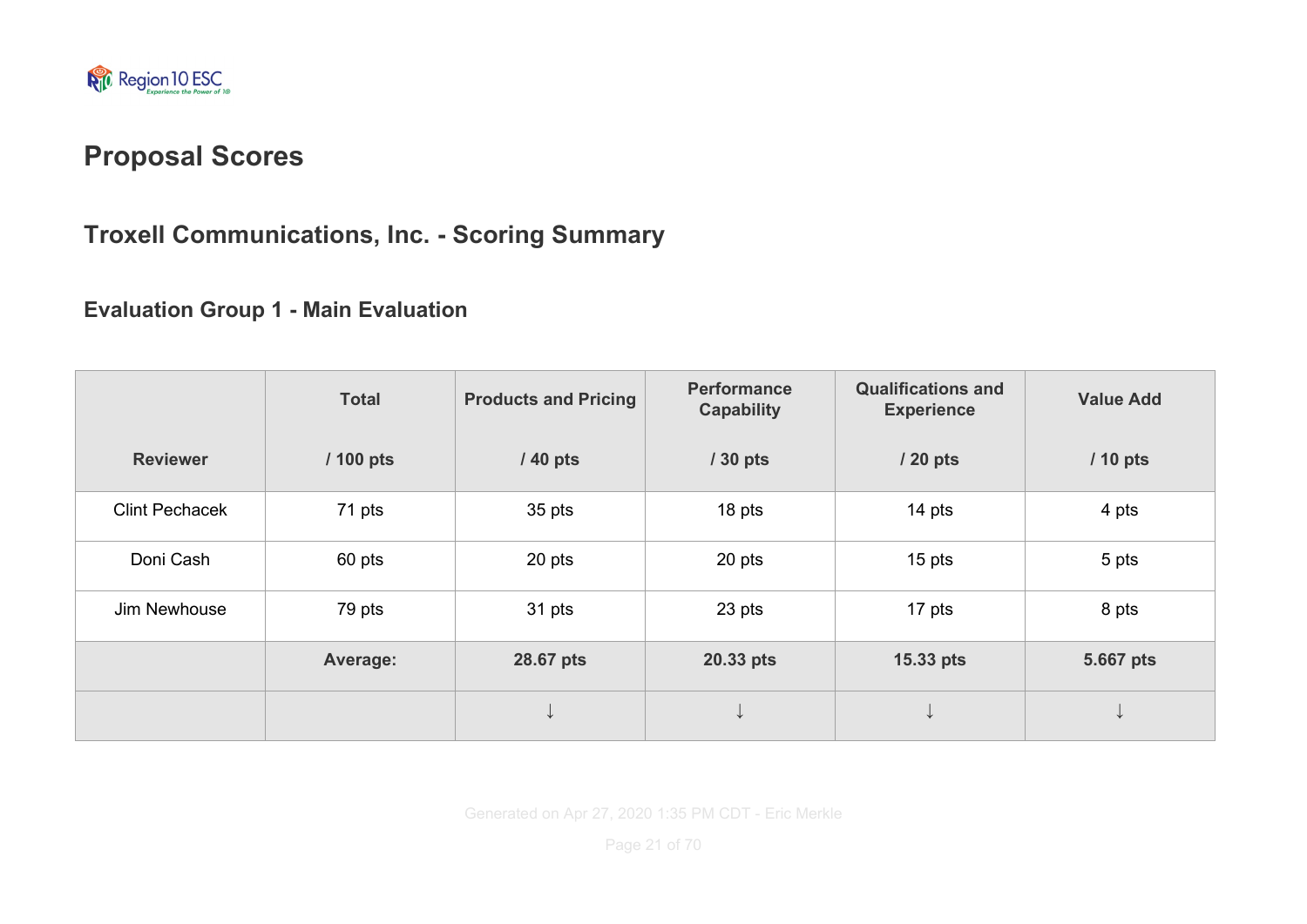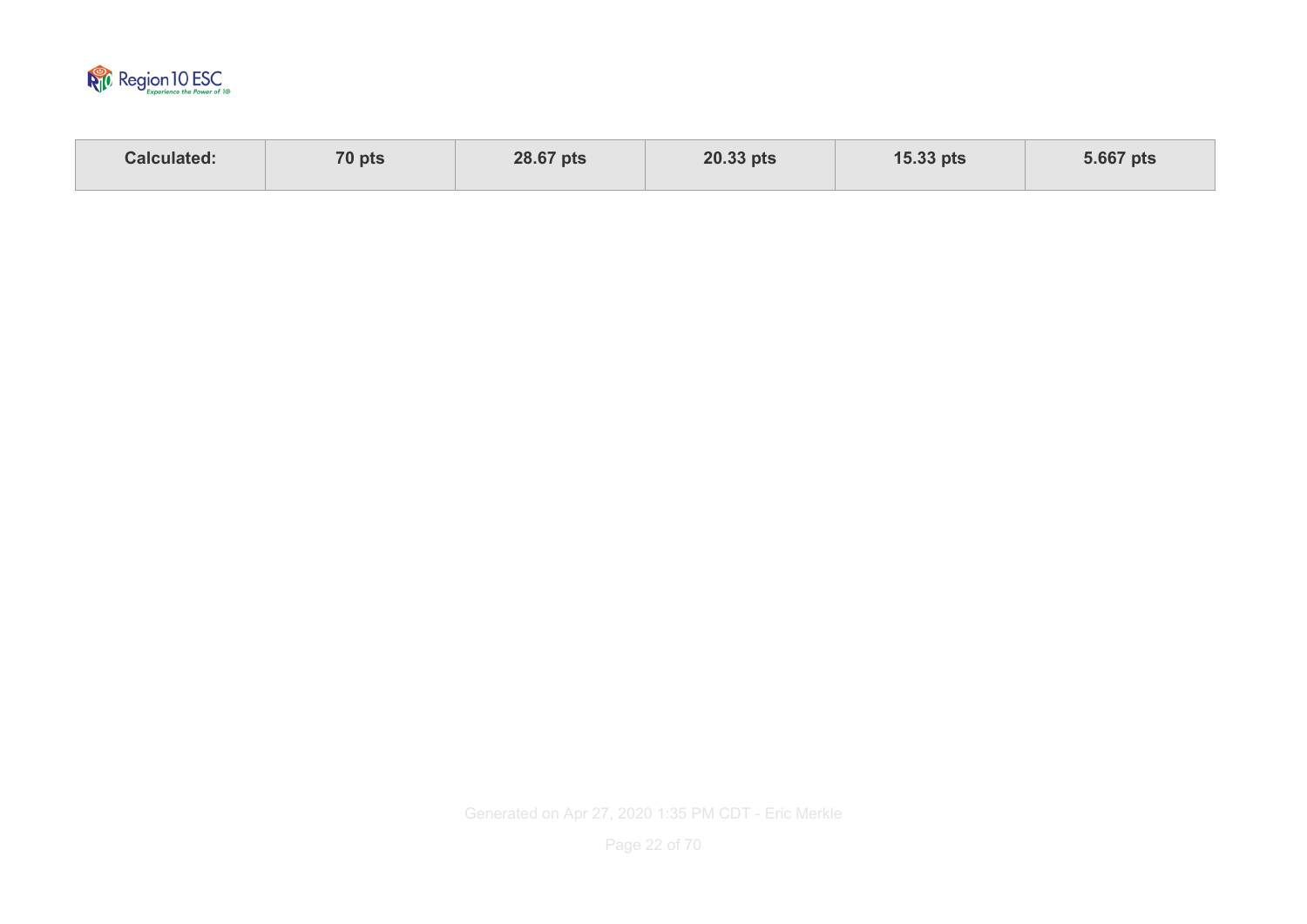

# **SYNNEX Corporation - Scoring Summary**

#### **Evaluation Group 1 - Main Evaluation**

|                       | <b>Total</b> | <b>Products and Pricing</b> | <b>Performance</b><br><b>Capability</b> | <b>Qualifications and</b><br><b>Experience</b> | <b>Value Add</b> |
|-----------------------|--------------|-----------------------------|-----------------------------------------|------------------------------------------------|------------------|
| <b>Reviewer</b>       | / 100 pts    | / 40 pts                    | / 30 pts                                | / 20 pts                                       | / 10 pts         |
| <b>Clint Pechacek</b> | 87 pts       | 32 pts                      | 28 pts                                  | 19 pts                                         | 8 pts            |
| Doni Cash             | 73 pts       | 25 pts                      | 25 pts                                  | 15 pts                                         | 8 pts            |
| Jim Newhouse          | 94 pts       | 38 pts                      | 28 pts                                  | 19 pts                                         | 9 pts            |
|                       | Average:     | 31.67 pts                   | 27 pts                                  | 17.67 pts                                      | 8.333 pts        |
|                       |              |                             | ↓                                       | ↓                                              | ╰                |
| <b>Calculated:</b>    | 84.67 pts    | 31.67 pts                   | 27 pts                                  | 17.67 pts                                      | 8.333 pts        |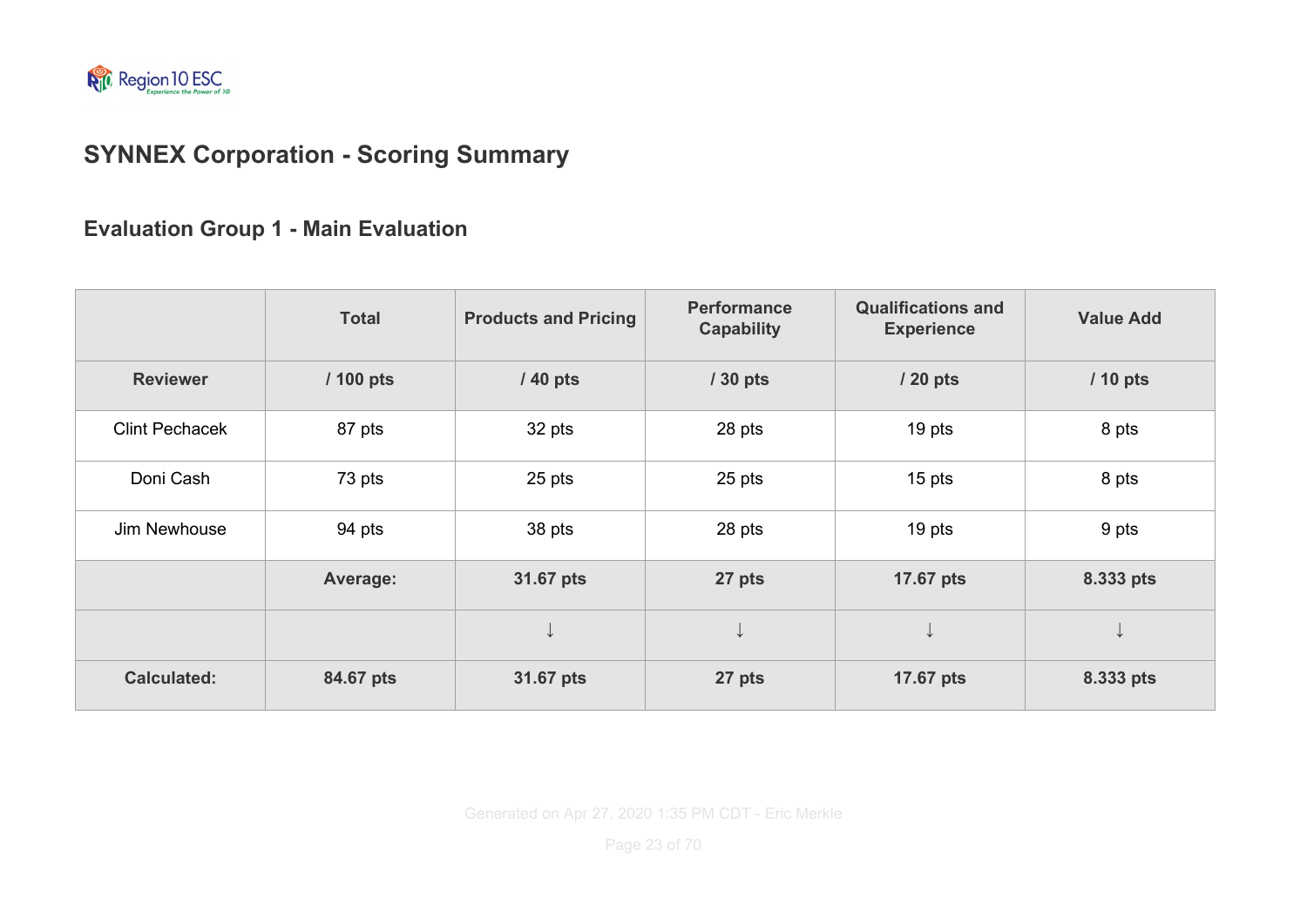

### **Connection Public Sector - Scoring Summary**

**Evaluation Group 1 - Main Evaluation**

|                       | <b>Total</b> | <b>Products and Pricing</b> | <b>Performance</b><br><b>Capability</b> | <b>Qualifications and</b><br><b>Experience</b> | <b>Value Add</b> |
|-----------------------|--------------|-----------------------------|-----------------------------------------|------------------------------------------------|------------------|
| <b>Reviewer</b>       | / 100 pts    | / 40 pts                    | / 30 pts                                | / 20 pts                                       | / 10 pts         |
| <b>Clint Pechacek</b> | 89 pts       | 34 pts                      | 28 pts                                  | 20 pts                                         | 7 pts            |
| Doni Cash             | 67 pts       | 20 pts                      | 25 pts                                  | 15 pts                                         | 7 pts            |
| Jim Newhouse          | 80 pts       | 30 pts                      | 22 pts                                  | 19 pts                                         | 9 pts            |
|                       | Average:     | 28 pts                      | 25 pts                                  | 18 pts                                         | 7.667 pts        |
|                       |              | ◡                           | ↡                                       | ↓                                              | ↓                |
| <b>Calculated:</b>    | 78.67 pts    | 28 pts                      | 25 pts                                  | 18 pts                                         | 7.667 pts        |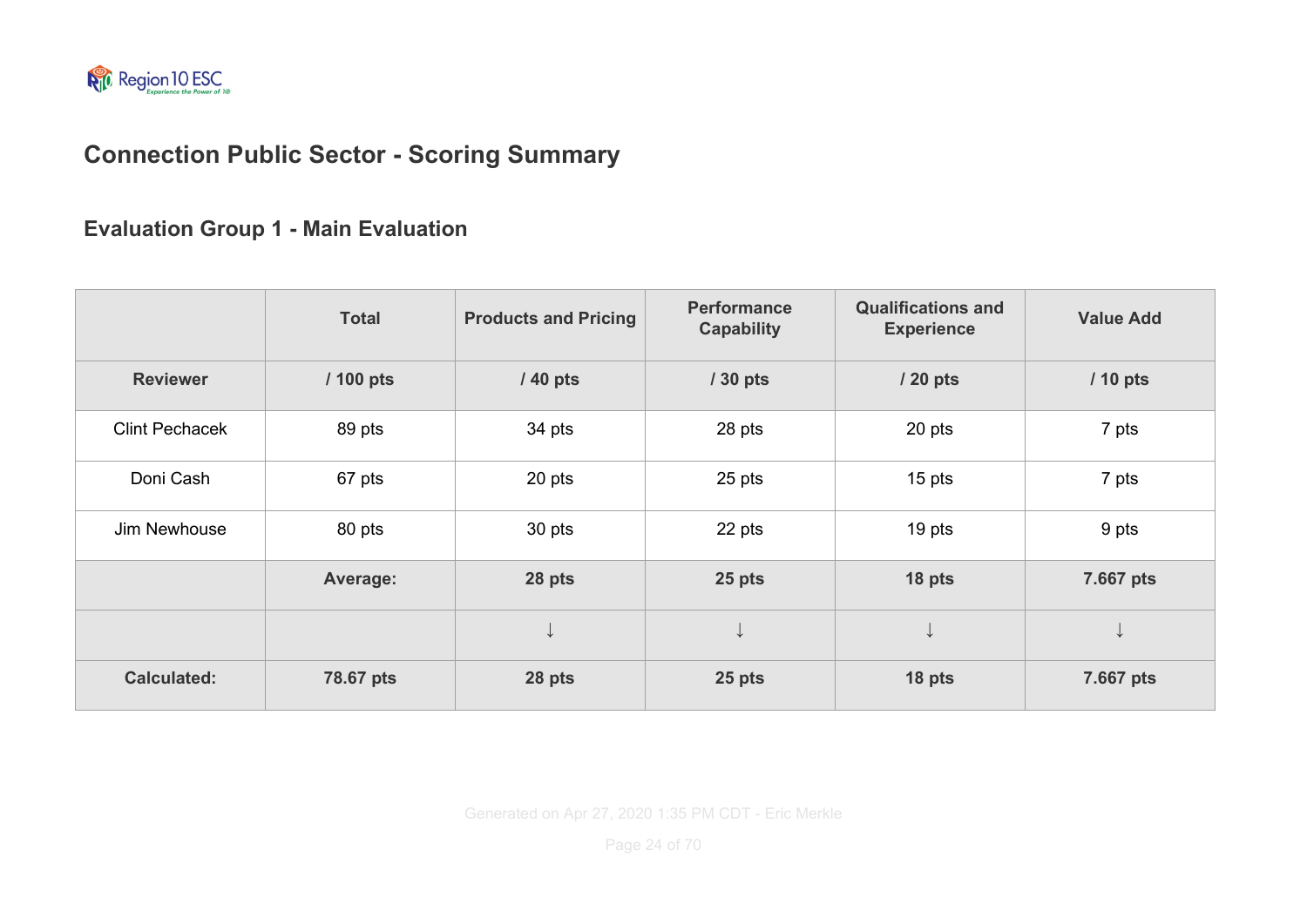

# **Attainment Company, Inc. - Scoring Summary**

**Evaluation Group 1 - Main Evaluation**

|                       | <b>Total</b> | <b>Products and Pricing</b> | <b>Performance</b><br><b>Capability</b> | <b>Qualifications and</b><br><b>Experience</b> | <b>Value Add</b> |
|-----------------------|--------------|-----------------------------|-----------------------------------------|------------------------------------------------|------------------|
| <b>Reviewer</b>       | / 100 pts    | / 40 pts                    | / 30 pts                                | / 20 pts                                       | / 10 pts         |
| <b>Clint Pechacek</b> | 56 pts       | 20 pts                      | 15 pts                                  | 15 pts                                         | 6 pts            |
| Doni Cash             | 45 pts       | 15 pts                      | 15 pts                                  | 10 pts                                         | 5 pts            |
| Jim Newhouse          | 54 pts       | 19 pts                      | 17 pts                                  | 12 pts                                         | 6 pts            |
|                       | Average:     | 18 pts                      | 15.67 pts                               | 12.33 pts                                      | 5.667 pts        |
|                       |              |                             | ↓                                       |                                                | ↓                |
| <b>Calculated:</b>    | 51.67 pts    | 18 pts                      | 15.67 pts                               | 12.33 pts                                      | 5.667 pts        |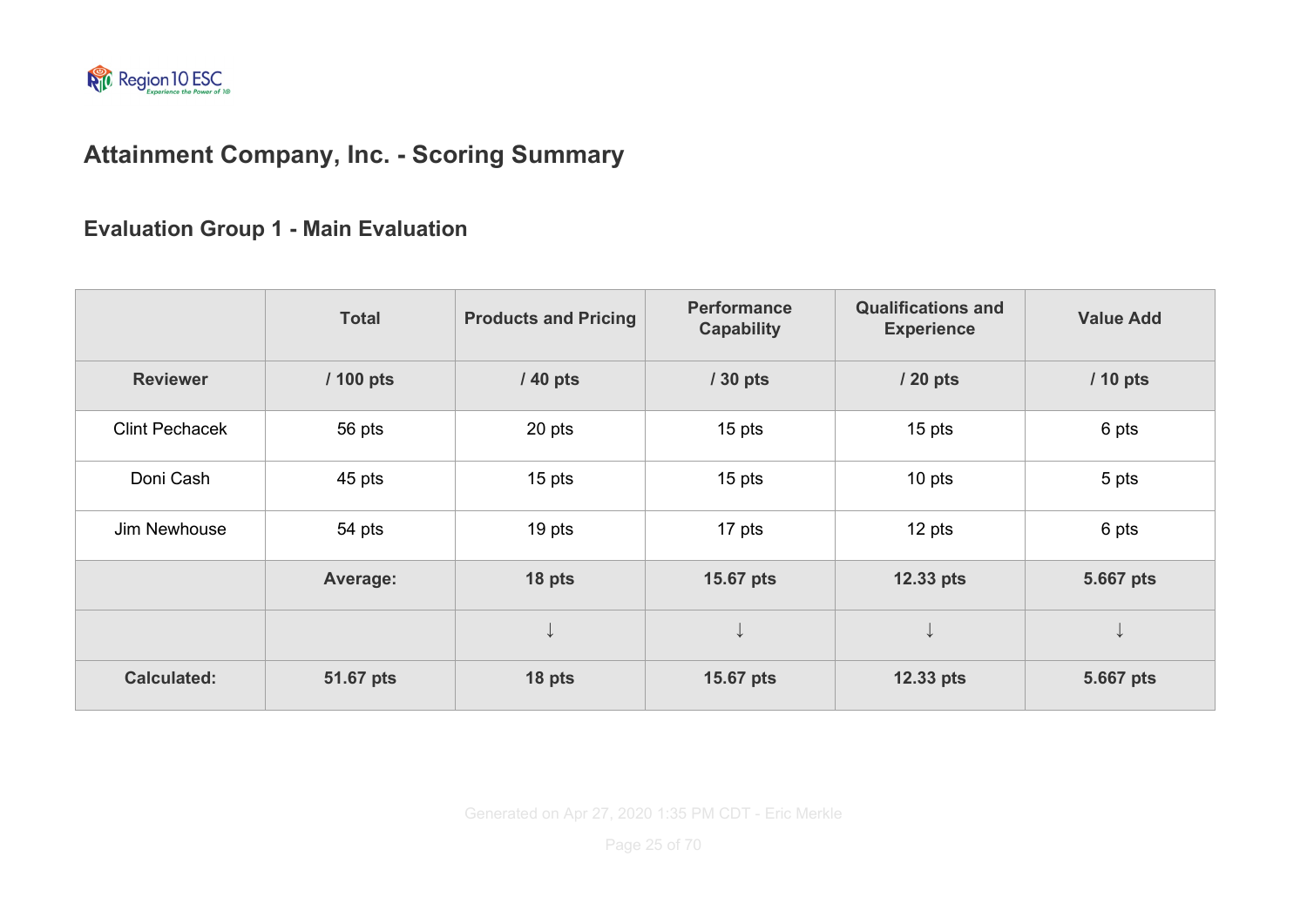

# **Can-Am Wireless LLC - Scoring Summary**

#### **Evaluation Group 1 - Main Evaluation**

|                       | <b>Total</b> | <b>Products and Pricing</b> | <b>Performance</b><br><b>Capability</b> | <b>Qualifications and</b><br><b>Experience</b> | <b>Value Add</b> |
|-----------------------|--------------|-----------------------------|-----------------------------------------|------------------------------------------------|------------------|
| <b>Reviewer</b>       | / 100 pts    | / 40 pts                    | / 30 pts                                | / 20 pts                                       | / 10 pts         |
| <b>Clint Pechacek</b> | 67 pts       | 35 pts                      | 17 pts                                  | 12 pts                                         | 3 pts            |
| Doni Cash             | 55 pts       | 25 pts                      | 15 pts                                  | $10$ pts                                       | 5 pts            |
| Jim Newhouse          | 61 pts       | 32 pts                      | 15 pts                                  | 10 pts                                         | 4 pts            |
|                       | Average:     | 30.67 pts                   | 15.67 pts                               | 10.67 pts                                      | 4 pts            |
|                       |              |                             | ↓                                       | ↓                                              | ╰                |
| <b>Calculated:</b>    | 61 pts       | 30.67 pts                   | 15.67 pts                               | 10.67 pts                                      | 4 pts            |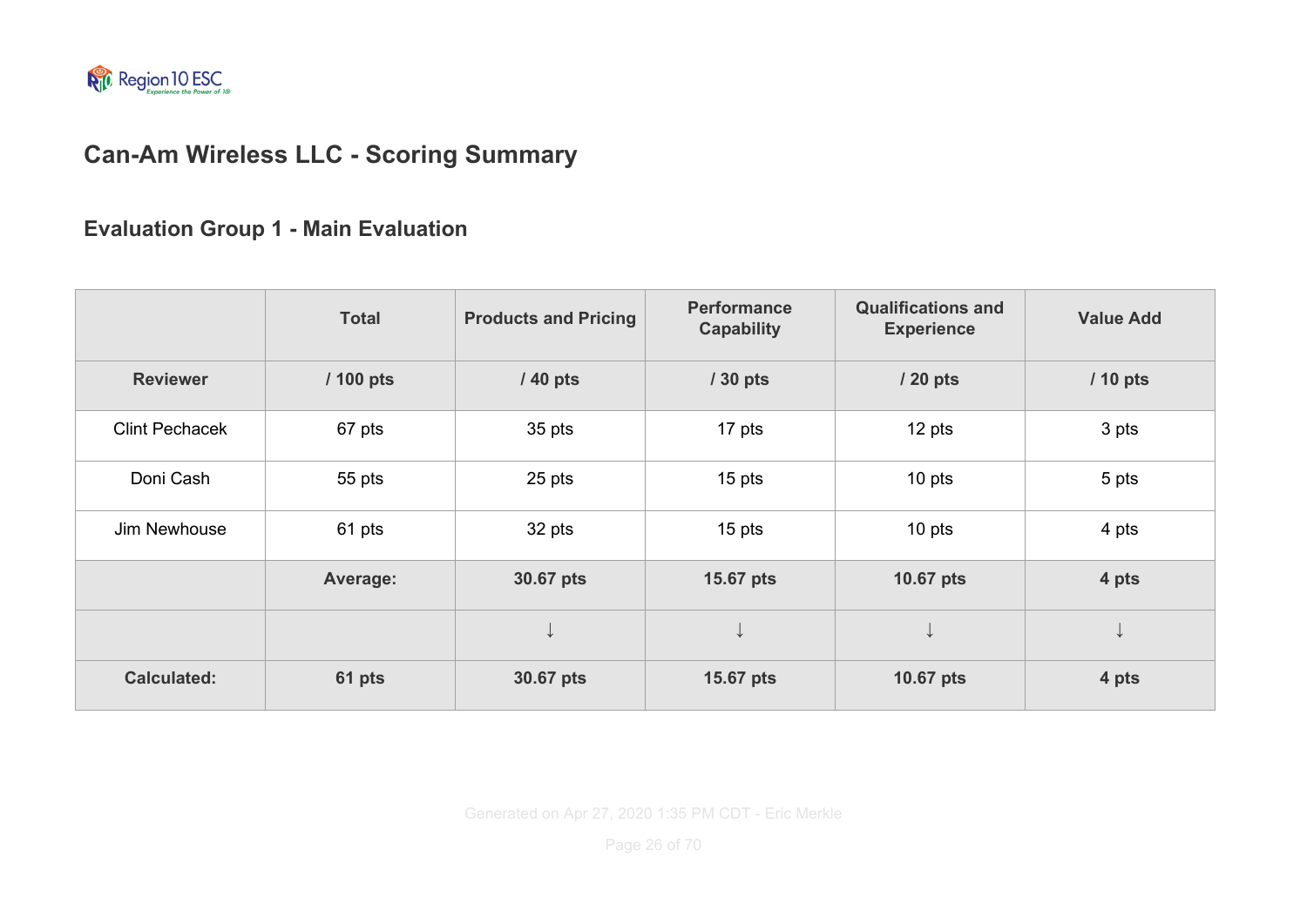

### **Sweetwater Music Education Technology - Scoring Summary**

#### **Evaluation Group 1 - Main Evaluation**

|                       | <b>Total</b> | <b>Products and Pricing</b> | <b>Performance</b><br><b>Capability</b> | <b>Qualifications and</b><br><b>Experience</b> | <b>Value Add</b> |
|-----------------------|--------------|-----------------------------|-----------------------------------------|------------------------------------------------|------------------|
| <b>Reviewer</b>       | / 100 pts    | / 40 pts                    | / 30 pts                                | / 20 pts                                       | / 10 pts         |
| <b>Clint Pechacek</b> | 0 pts        | 0 pts                       | 0 pts                                   | 0 pts                                          | 0 pts            |
| Doni Cash             | 0 pts        | 0 pts                       | 0 pts                                   | 0 pts                                          | 0 pts            |
| Jim Newhouse          | 0 pts        | 0 <sub>pts</sub>            | 0 pts                                   | 0 pts                                          | 0 pts            |
|                       | Average:     | 0 pts                       | 0 pts                                   | 0 pts                                          | 0 pts            |
|                       |              |                             | ↓                                       | V                                              | ◡                |
| <b>Calculated:</b>    | 0 pts        | 0 pts                       | 0 pts                                   | 0 pts                                          | 0 pts            |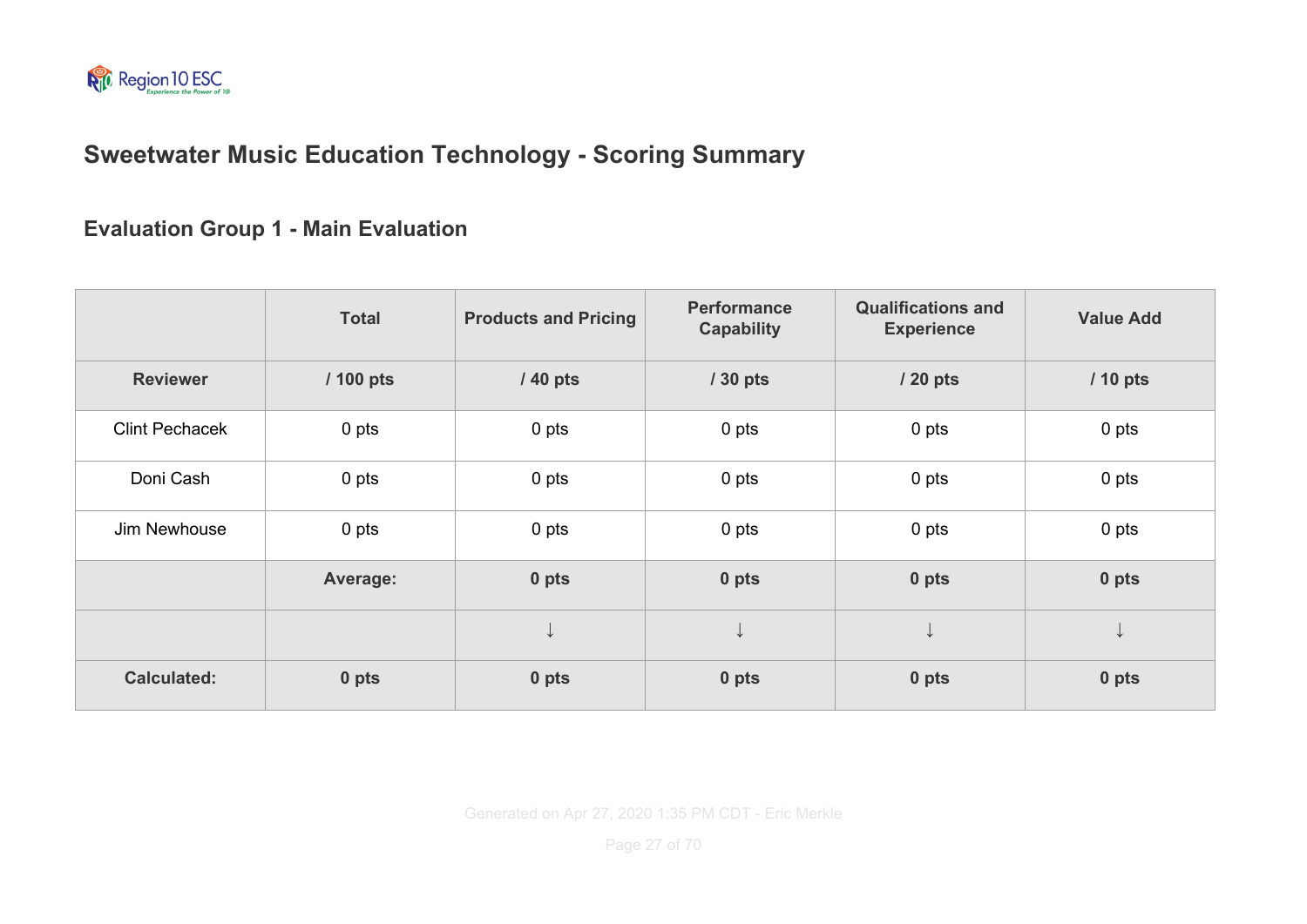

# **ParentSquare - Scoring Summary**

#### **Evaluation Group 1 - Main Evaluation**

|                       | <b>Total</b> | <b>Products and Pricing</b> | <b>Performance</b><br><b>Capability</b> | <b>Qualifications and</b><br><b>Experience</b> | <b>Value Add</b> |
|-----------------------|--------------|-----------------------------|-----------------------------------------|------------------------------------------------|------------------|
| <b>Reviewer</b>       | / 100 pts    | / 40 pts                    | / 30 pts                                | / 20 pts                                       | / 10 pts         |
| <b>Clint Pechacek</b> | 71 pts       | 30 pts                      | 21 pts                                  | 16 pts                                         | 4 pts            |
| Doni Cash             | 53 pts       | 20 pts                      | 15 pts                                  | 13 pts                                         | 5 pts            |
| Jim Newhouse          | 59 pts       | 24 pts                      | 16 pts                                  | 14 pts                                         | 5 pts            |
|                       | Average:     | 24.67 pts                   | 17.33 pts                               | 14.33 pts                                      | 4.667 pts        |
|                       |              | ◡                           | ↓                                       | ↓                                              | ╰┢               |
| <b>Calculated:</b>    | 61 pts       | 24.67 pts                   | 17.33 pts                               | 14.33 pts                                      | 4.667 pts        |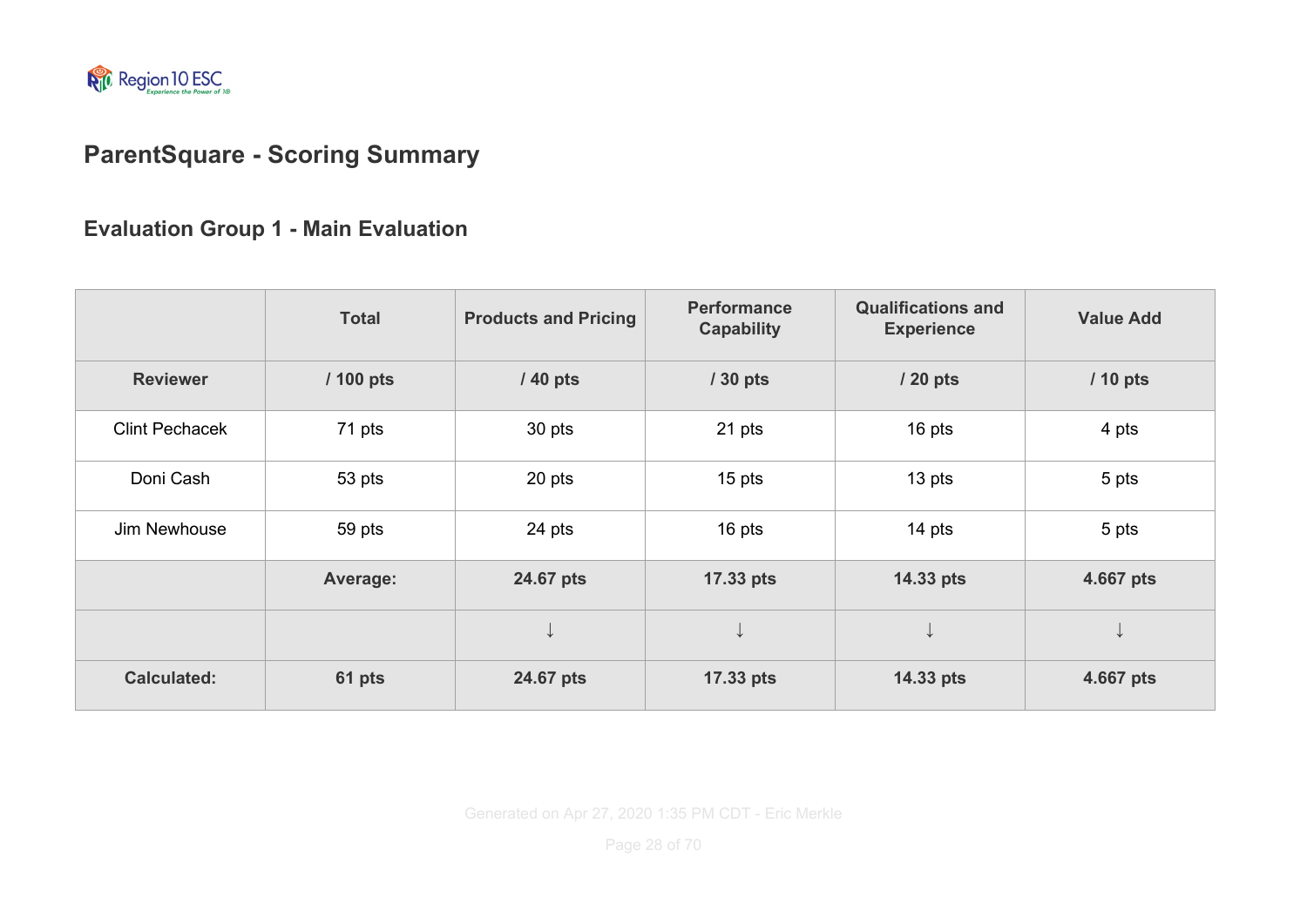

# **Sharp Electronics Corporation - Scoring Summary**

#### **Evaluation Group 1 - Main Evaluation**

|                       | <b>Total</b> | <b>Products and Pricing</b> | <b>Performance</b><br><b>Capability</b> | <b>Qualifications and</b><br><b>Experience</b> | <b>Value Add</b> |
|-----------------------|--------------|-----------------------------|-----------------------------------------|------------------------------------------------|------------------|
| <b>Reviewer</b>       | / 100 pts    | / 40 pts                    | / 30 pts                                | / 20 pts                                       | / 10 pts         |
| <b>Clint Pechacek</b> | 86 pts       | 37 pts                      | 24 pts                                  | 19 pts                                         | 6 pts            |
| Doni Cash             | 76 pts       | 30 pts                      | 23 pts                                  | $15$ pts                                       | 8 pts            |
| Jim Newhouse          | 84 pts       | 35 pts                      | 22 pts                                  | 17 pts                                         | 10 pts           |
|                       | Average:     | 34 pts                      | 23 pts                                  | 17 pts                                         | 8 pts            |
|                       |              |                             | ↓                                       | ↓                                              | ◡                |
| <b>Calculated:</b>    | 82 pts       | 34 pts                      | 23 pts                                  | 17 pts                                         | 8 pts            |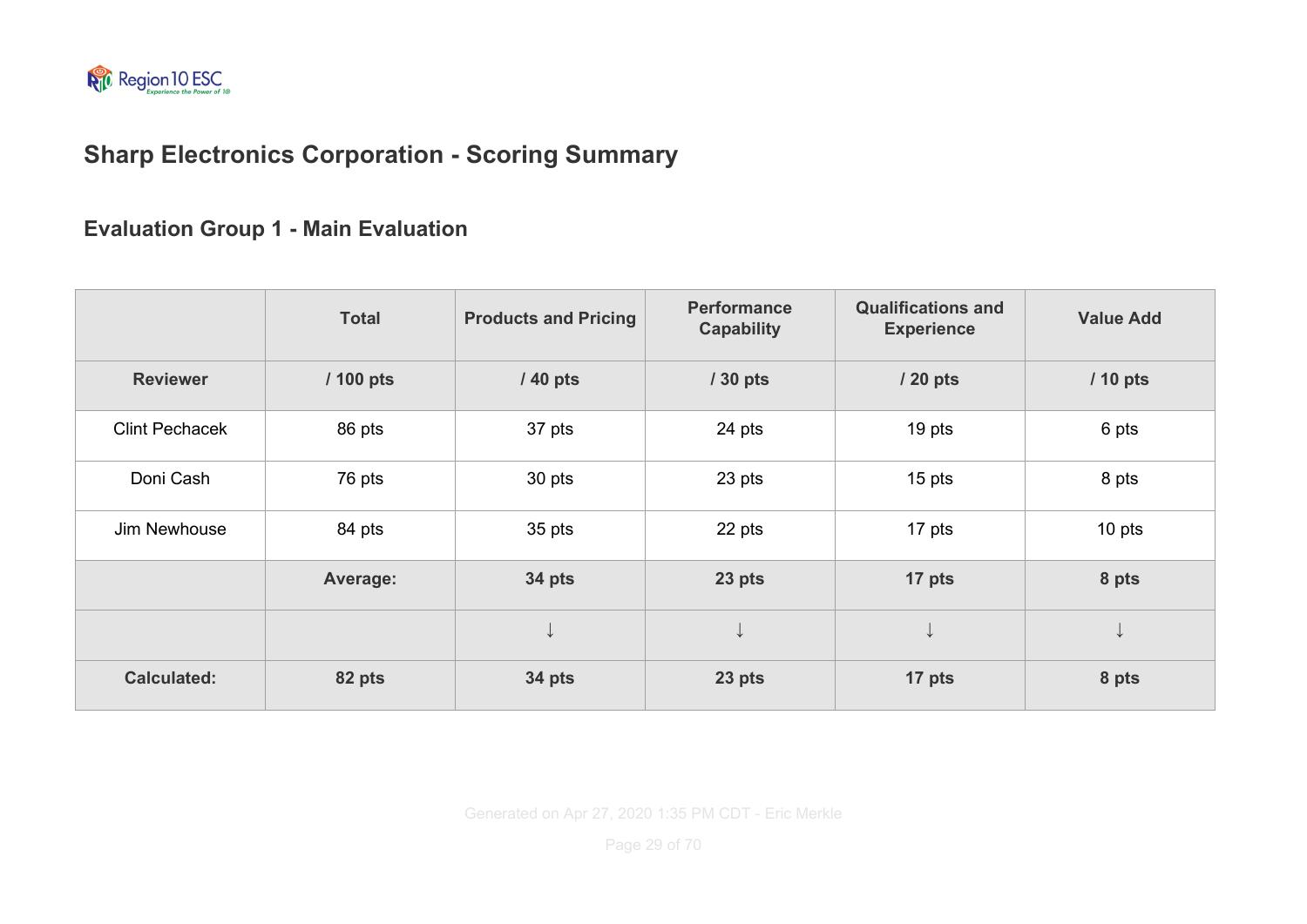

# **Insight Public Sector, Inc. - Scoring Summary**

**Evaluation Group 1 - Main Evaluation**

|                       | <b>Total</b> | <b>Products and Pricing</b> | <b>Performance</b><br><b>Capability</b> | <b>Qualifications and</b><br><b>Experience</b> | <b>Value Add</b> |
|-----------------------|--------------|-----------------------------|-----------------------------------------|------------------------------------------------|------------------|
| <b>Reviewer</b>       | / 100 pts    | $/40$ pts                   | / 30 pts                                | / 20 pts                                       | / 10 pts         |
| <b>Clint Pechacek</b> | 79 pts       | 31 pts                      | 27 pts                                  | 15 pts                                         | 6 pts            |
| Doni Cash             | 63 pts       | 25 pts                      | 18 pts                                  | 13 pts                                         | 7 pts            |
| Jim Newhouse          | 92 pts       | 36 pts                      | 29 pts                                  | 18 pts                                         | 9 pts            |
|                       | Average:     | 30.67 pts                   | 24.67 pts                               | 15.33 pts                                      | 7.333 pts        |
|                       |              |                             | V                                       | ↓                                              | V                |
| <b>Calculated:</b>    | 78 pts       | 30.67 pts                   | 24.67 pts                               | 15.33 pts                                      | 7.333 pts        |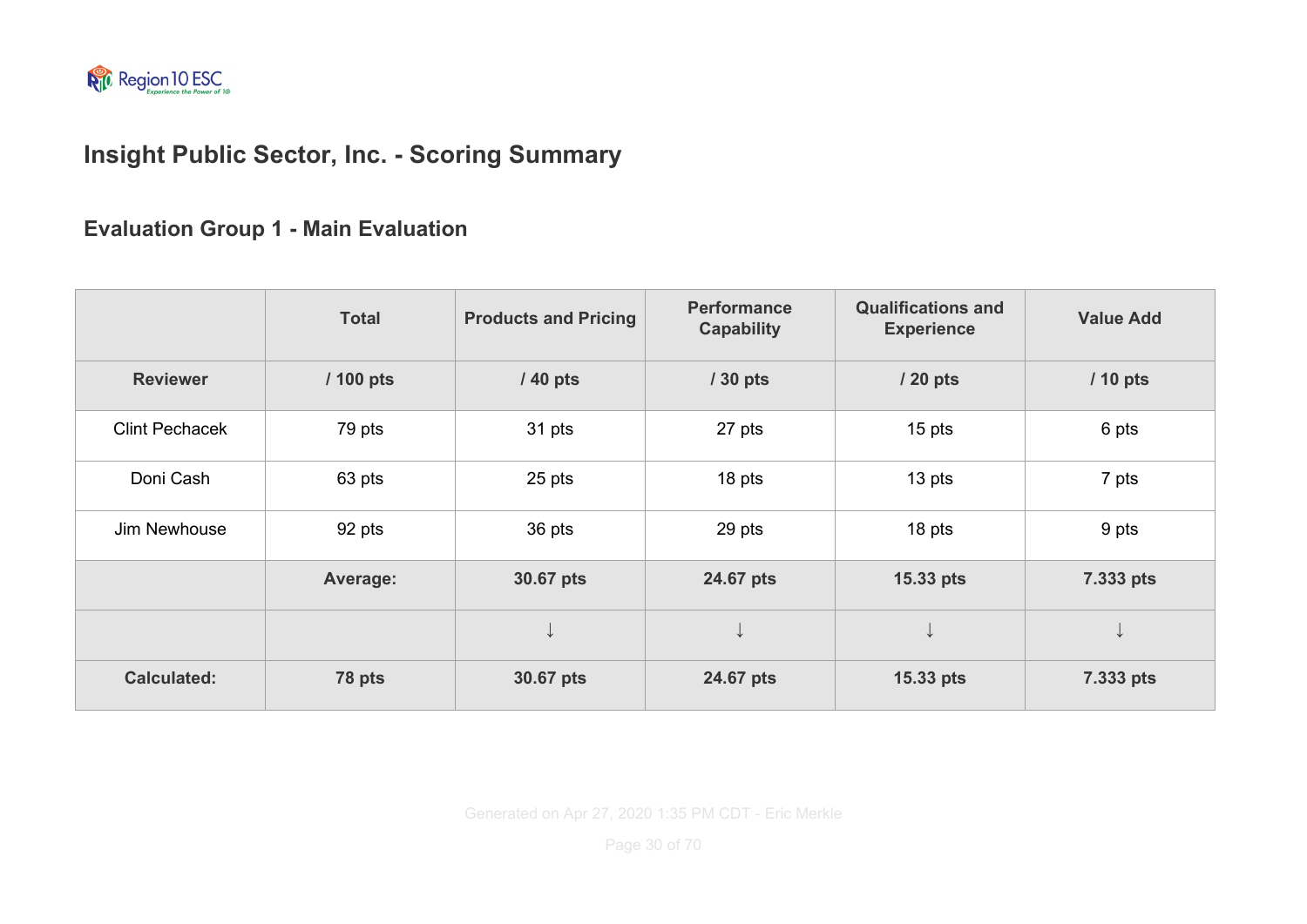

# **Apple Inc. - Scoring Summary**

### **Evaluation Group 1 - Main Evaluation**

|                       | <b>Total</b> | <b>Products and Pricing</b> | <b>Performance</b><br><b>Capability</b> | <b>Qualifications and</b><br><b>Experience</b> | <b>Value Add</b> |
|-----------------------|--------------|-----------------------------|-----------------------------------------|------------------------------------------------|------------------|
| <b>Reviewer</b>       | / 100 pts    | / 40 pts                    | / 30 pts                                | / 20 pts                                       | / 10 pts         |
| <b>Clint Pechacek</b> | 0 pts        | 0 pts                       | 0 pts                                   | 0 pts                                          | 0 pts            |
| Doni Cash             | 0 pts        | 0 <sub>pts</sub>            | 0 pts                                   | 0 pts                                          | 0 pts            |
| Jim Newhouse          | 0 pts        | 0 pts                       | 0 pts                                   | 0 pts                                          | 0 pts            |
|                       | Average:     | 0 pts                       | 0 pts                                   | 0 pts                                          | 0 pts            |
|                       |              |                             | ↓                                       | ↓                                              | ╰┢               |
| <b>Calculated:</b>    | 0 pts        | 0 pts                       | 0 pts                                   | 0 pts                                          | 0 pts            |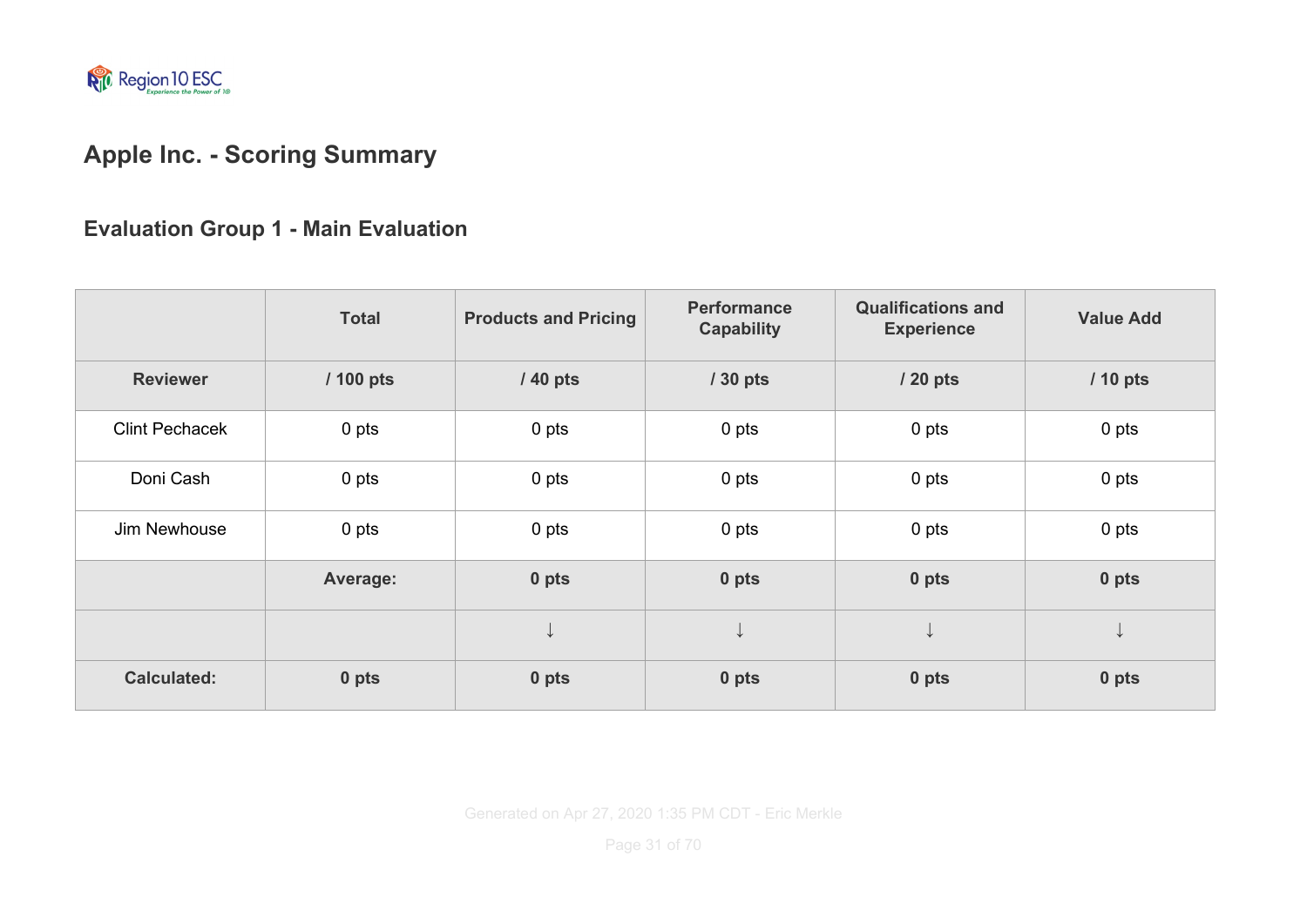

# **GTS Technology Solutions - Scoring Summary**

**Evaluation Group 1 - Main Evaluation**

|                       | <b>Total</b> | <b>Products and Pricing</b> | <b>Performance</b><br><b>Capability</b> | <b>Qualifications and</b><br><b>Experience</b> | <b>Value Add</b> |
|-----------------------|--------------|-----------------------------|-----------------------------------------|------------------------------------------------|------------------|
| <b>Reviewer</b>       | / 100 pts    | / 40 pts                    | / 30 pts                                | / 20 pts                                       | / 10 pts         |
| <b>Clint Pechacek</b> | 83 pts       | 35 pts                      | 24 pts                                  | 20 pts                                         | 4 pts            |
| Doni Cash             | 63 pts       | 25 pts                      | 18 pts                                  | 15 pts                                         | 5 pts            |
| Jim Newhouse          | 79 pts       | 34 pts                      | 21 pts                                  | 16 pts                                         | 8 pts            |
|                       | Average:     | 31.33 pts                   | 21 pts                                  | 17 pts                                         | 5.667 pts        |
|                       |              |                             | ↓                                       | ↓                                              | ↓                |
| <b>Calculated:</b>    | 75 pts       | 31.33 pts                   | 21 pts                                  | 17 pts                                         | 5.667 pts        |